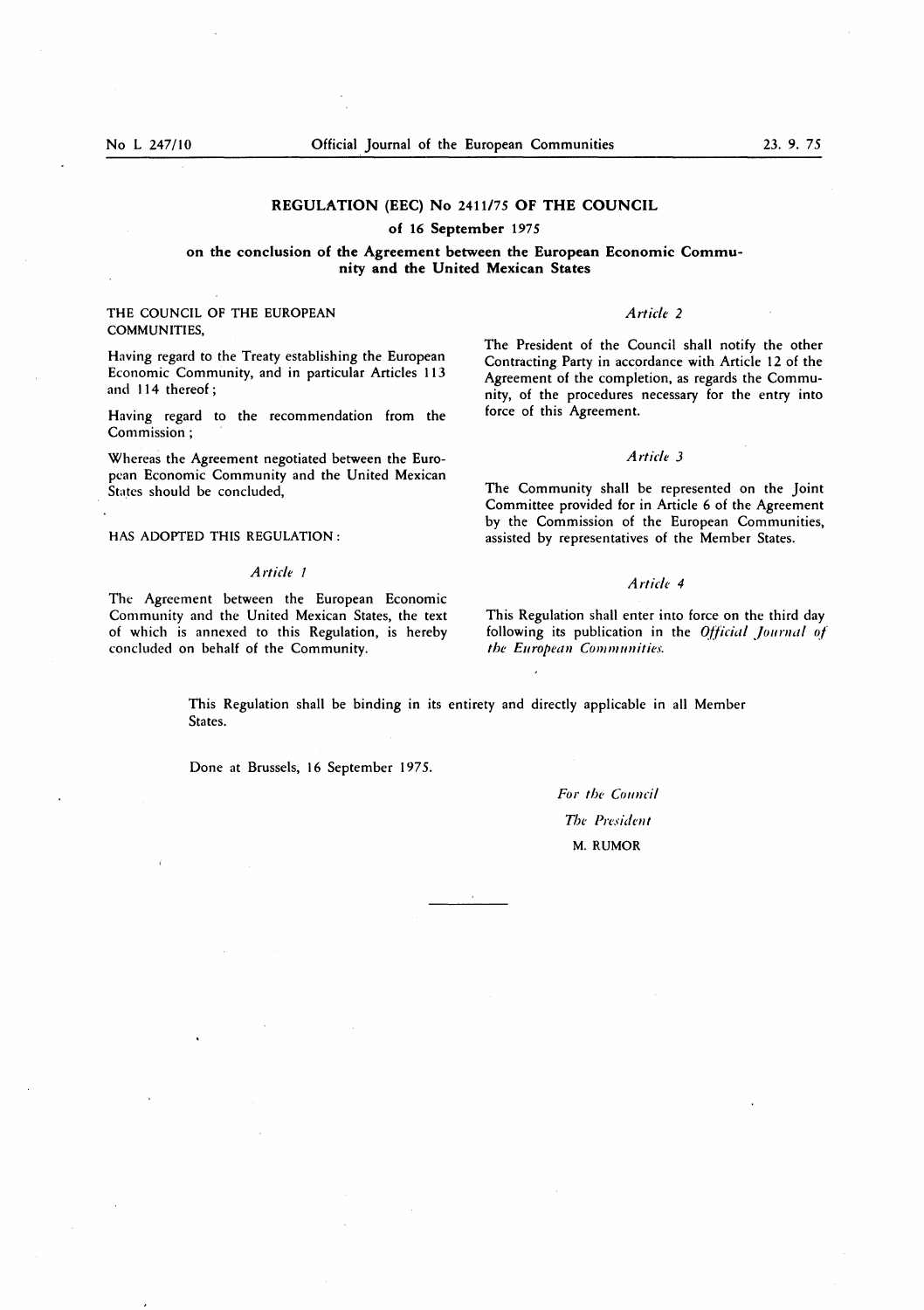### **AGREEMENT**

between the **European Economic Community and the United Mexican States**

THE COUNCIL OF THE EUROPEAN COMMUNITIES,

of the one part,

THE GOVERNMENT OF THE UNITED MEXICAN STATES,

of the other part,

HAVING REGARD to the friendly relations and traditional links between the Member States of the European Economic Community and Mexico and their common desire to develop and balance their reciprocal trade and to extend their commercial and economic cooperation;

INSPIRED by their determination to strengthen, deepen and diversify these relations for their mutual benefit ;

ADHERING to the spirit of cooperation which inspires them ;

CONVINCED that a trade policy based on cooperation is an ideal instrument for fostering the development of international economic relations ;

AFFIRMING their common will to contribute to a new phase of international economic cooperation and to facilitate the development of their respective huinan and material resources on the basis of freedom, equality and justice';

HAVE DECIDED to cor.Jude this Agreement and to this end have designated as their Plenipotentiaries :

#### THE COUNCIL OF THE EUROPEAN COMMUNITIES :

Mr Mariano RUMOR,

Minister for Foreign Affairs,

President of the Council of the European Communities ;

Mr Francois-Xavier ORTOLI

President of the Commission of the European Communities ;

#### THE GOVERNMENT OF THE UNITED MEXICAN STATES :

Mr Emilio 0. RABASA, Minister for Foreign Affairs ;

WHO, having exchanged theii full powers, found in good and due form,

HAVE AGREED AS FOLLOWS :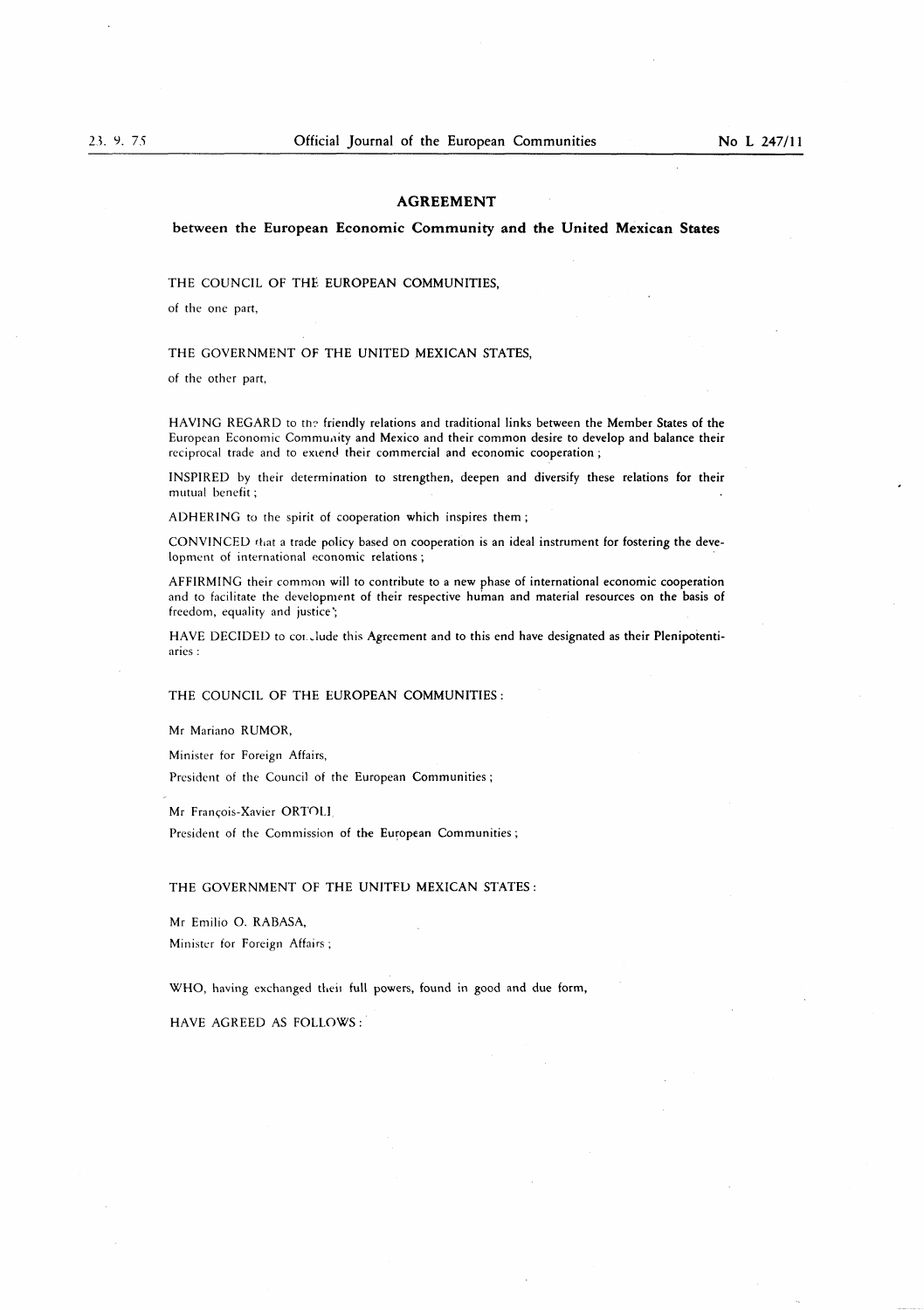#### *Article I*

The Contracting Parties are resolved to develop their trade to their mutual benefit and, to this end, will establish and encourage commercial and economic cooperation in all sectors of interest to them so as to contribute to their economic and social progress and to the balance of their reciprocal trade at the highest possible level taking into account Mexico's special situation as a developing country.

# *Article 2*

1. The Contracting Parties shall, in their trade relations, grant each other most-favoured-nation treatment in all matters relating to :

- customs duties and charges of all kinds on imports or exports, including the procedures for collecting such duties and charges ;
- regulations concerning customs clearance, transit, warehousing or transhipment of imported or exported products ;
- taxes and other internal charges directly or indirectly imposed on imported or exported goods or services ;
- arrangements governing the quantity of imports and exports ;
- regulations concerning payments in respect of trade in goods or services, including the allocation of foreign currency and the transfer of such payments ;
- regulations affecting the sale, purchase, transport, distribution and use of goods and services on the internal market.
- 2. Paragraph 1 shall not apply to :
- (a) advantages granted by the Contracting Parties to neighbouring countries to facilitate frontier-zone traffic ;
- (b) advantages granted by the Contracting Parties with the object of establishing a customs union or a free trade area or as required by such a customs union or free trade area ;
- (c) advantages which the Contracting Parties grant to particular countries in conformity with the General Agreement on Tariffs and Trade ;
- (d) advantages which Mexico grants to certain countries in accordance with the Protocol on trade negotiations *between* developing countries in the

context of the General Agreement on Tariffs and Trade ;

(e) other advantages granted or to be granted by Mexico to any Latin American or Caribbean country or group of countries.

# *Article 3*

The Contracting Parties undertake to promote the development and diversification of their reciprocal trade to the highest possible level.

# *Article 4*

The Contracting Parties will develop their economic cooperation, where linked with trade, in fields of mutual interest and in the light of developments in their economic policies.

#### *Article 5*

With a view to implementing Articles 3 and 4, the Contracting Parties agree to promote contacts and cooperation between their economic operators and institutions with a view to undertaking practical economic cooperation projects which are likely to contribute to the development and diversification of their trade.

# *Article 6*

1. A Joint Committee shall be set up comprising representatives of the Community and of the United Mexican States. It shall meet once a year. Additional meetings may be convened by mutual agreement.

2. The Joint Committee shall ensure the proper functioning of this Agreement and may formulate recommendations to this end.

3. The Joint Committee shall adopt its own rules of procedure and programme of work.

4. The Joint Committee may set up specialized sub-committees to assist it in carrying out its tasks.

#### *Article 7*

The Joint Committee shall in particular :

(a) examine the difficulties which might hinder the growth and diversification of trade between the Contracting Parties ;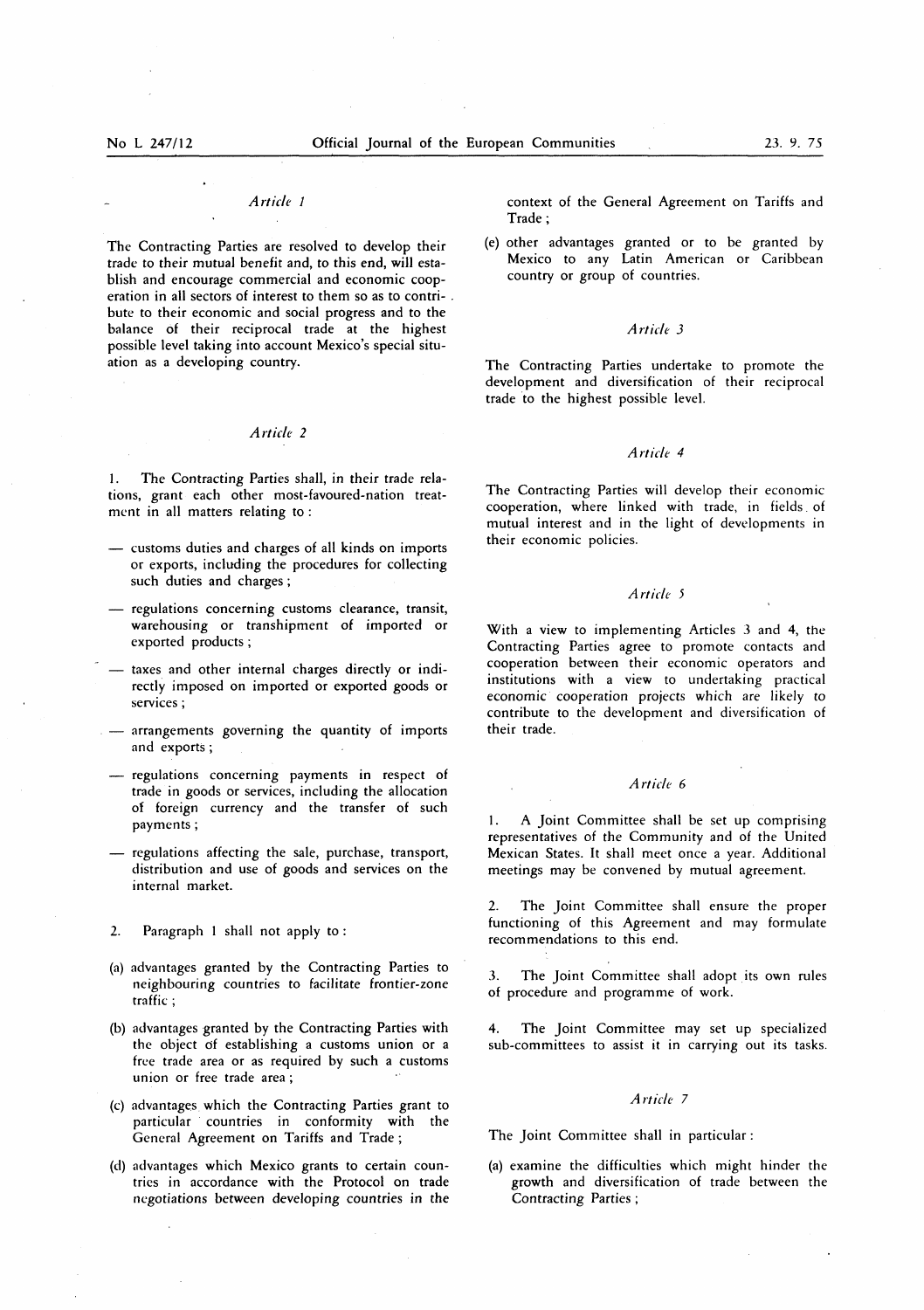- (b) study and devise ways of overcoming trade barriers, in particular non-tariff and quasi-tariff barriers in various sectors of trade, taking into account the principles and commitments agreed to by the two Contracting Parties within international bodies and the relevant work undertaken in this field by the international organizations concerned with such problems;
- (c) seek the means necessary to foster, between the Contracting Parties, greater trade and economic cooperation such as to contribute to the development and diversification of their trade, and recommend the implementation of these means ;
- (d) study and recommend trade promotion measures likely to encourage the development and diversification of imports and exports so as to foster balanced trade at the highest possible level ;
- (c) study and recommend ways and means of facilitating contacts for cooperation between Community and Mexican firms with the aim of adapting existing trade patterns and marketing structures to the attainment of the Contracting Parties' longterm economic objectives ;
- (f) identify, taking into account the specific interests of Mexico, the various sectors and products likely to contribute to an expansion of reciprocal trade flows and recommend measures to promote and encourage trade which would enable these flows to develop in the mutual interest and in accordance with the economic policies of the two Parties;
- (g) facilitate exchanges of information and encourage contacts on all subjects bearing upon the prospects for economic cooperation between the Contracting Parties on a mutually advantageous basis and the creation of favourable conditions for such cooperation.

#### *Article 8*

This Agreement shall not preclude prohibitions or restrictions on imports, exports or goods in transit justified on grounds of public morality, public policy or public security ; national defence or the maintenance of peace and international security ; the protection of health and life of humans, animals or plants ; the protection of national treasures of artistic, historical or archaeological value ; the protection of industrial and commercial property ; or rules relating to gold and silver or limiting the export, use or consumption of nuclear materials, radioactive products or any other material utilized in the development or use of nuclear energy. Such prohibitions or restrictions must not, however, constitute a means of arbitrary discrimination or a disguised restriction on trade between the Contracting Parties.

### *Article 9*

The provisions of this Agreement shall be substituted for provisions of Agreements concluded between Member States of the Community and the United Mexican States where the latter provisions are either incompatible with or identical to the former.

# Article 10

This Agreement shall apply to the territories in which the Treaty establishing the European Economic Community applies, on the conditions established in that Treaty, and to the territory of the United Mexican States.

#### *Article 11*

The Annexes form an integral part of this Agreement.

### *Article 12*

1. This Agreement shall enter into force on the first day of the month following the date on which the Contracting Parties have notified each other of the completion of the procedures necessary for this purpose (1).

This Agreement is concluded for a period of five years and shall be extended from year to year if neither Contracting Party denounces it six months before it expires.

3. If both Contracting Parties agree, this Agreement may be amended to take account of emerging situations in the economic field and the evolution of economic policies on either side.

# *Article* 13

This Agreement is drawn up in two copies in the Danish, Dutch, English, French, German, Italian and Spanish languages, each of these texts being equally authentic.

<sup>(1)</sup> The date of entry into force of this Agreement will be published in the *Official Journal of the European Communities.*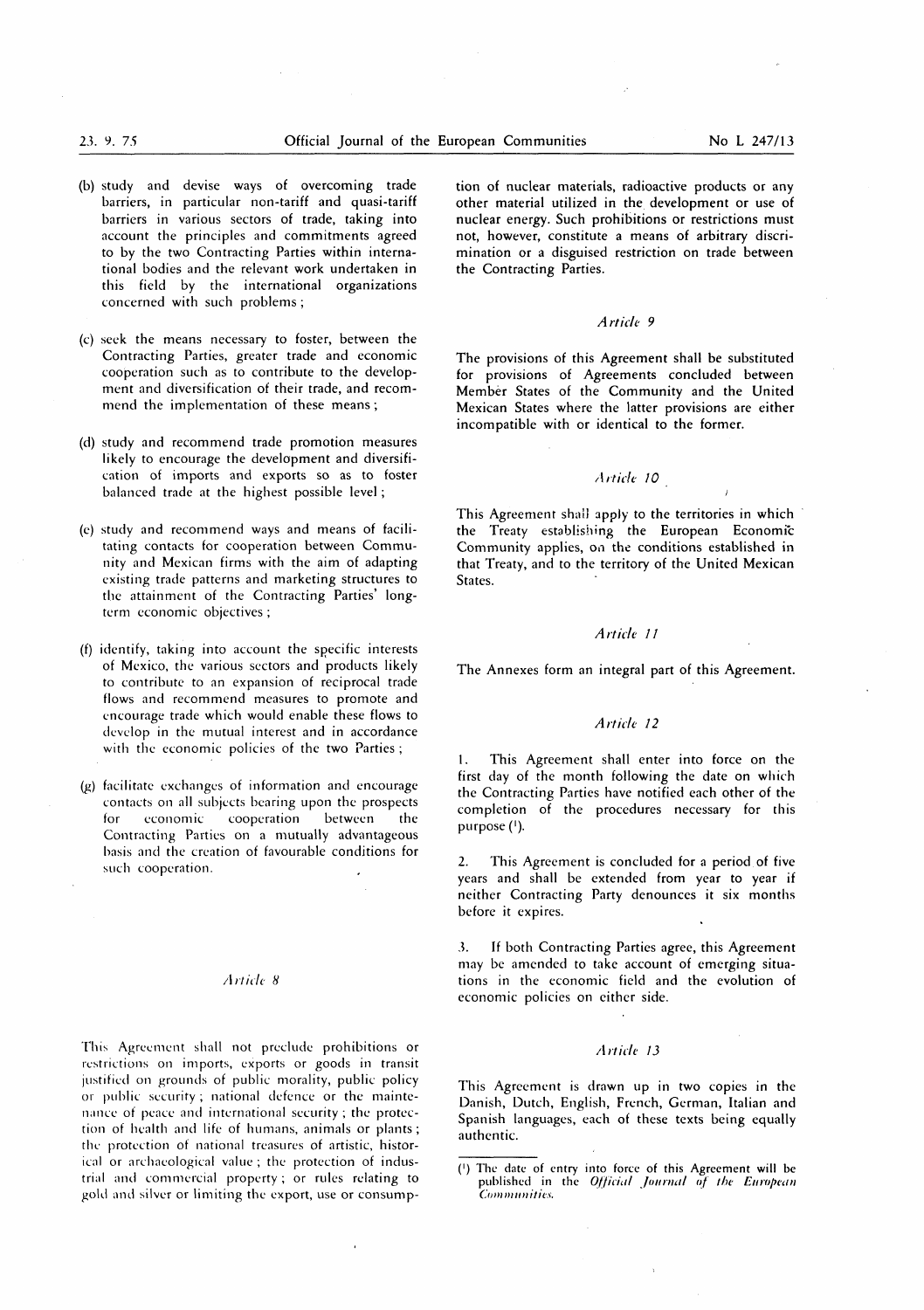Udfærdiget i Luxembourg, den 15. juli 1975. Geschehen zu Luxemburg am 15. Juli 1975. Done at Luxembourg, 15 July 1975. Fait a Luxembourg, le 15 juillet 1975. Fatto a Lussemburgo, addi 15 luglio 1975. Gedaan te Luxemburg, 15 juli 1975.

For Rådet for De europæiske Fællesskaber Im Namen des Rates der Europäischen Gemeinschaften For the Council of the European Communities Pour le Conseil des Communautés européennes Per il Consiglio delle Comunità Europee Voor de Rand van de Europese Gemeenschappen En nombre del Consejo de las Comunidades Europeas

D. Wahes Klein i,

Q  $\overline{\phantom{a}}$  $\bar U$ 

For regeringen for Mexicos forenede stater Für die Regierung der Vereinigten Mexikanischen Staaten For the Government of the United Mexican States Pour he gouvernement des Etats-Unis du Mexique Per il governo degli Stati Uniti del Messico Voor de Regering van de Verenigde Mexicaanse Staten En nombre del Gobierno de los Estados Unidos Mexicanos

(/)  $U.$   $U$  as an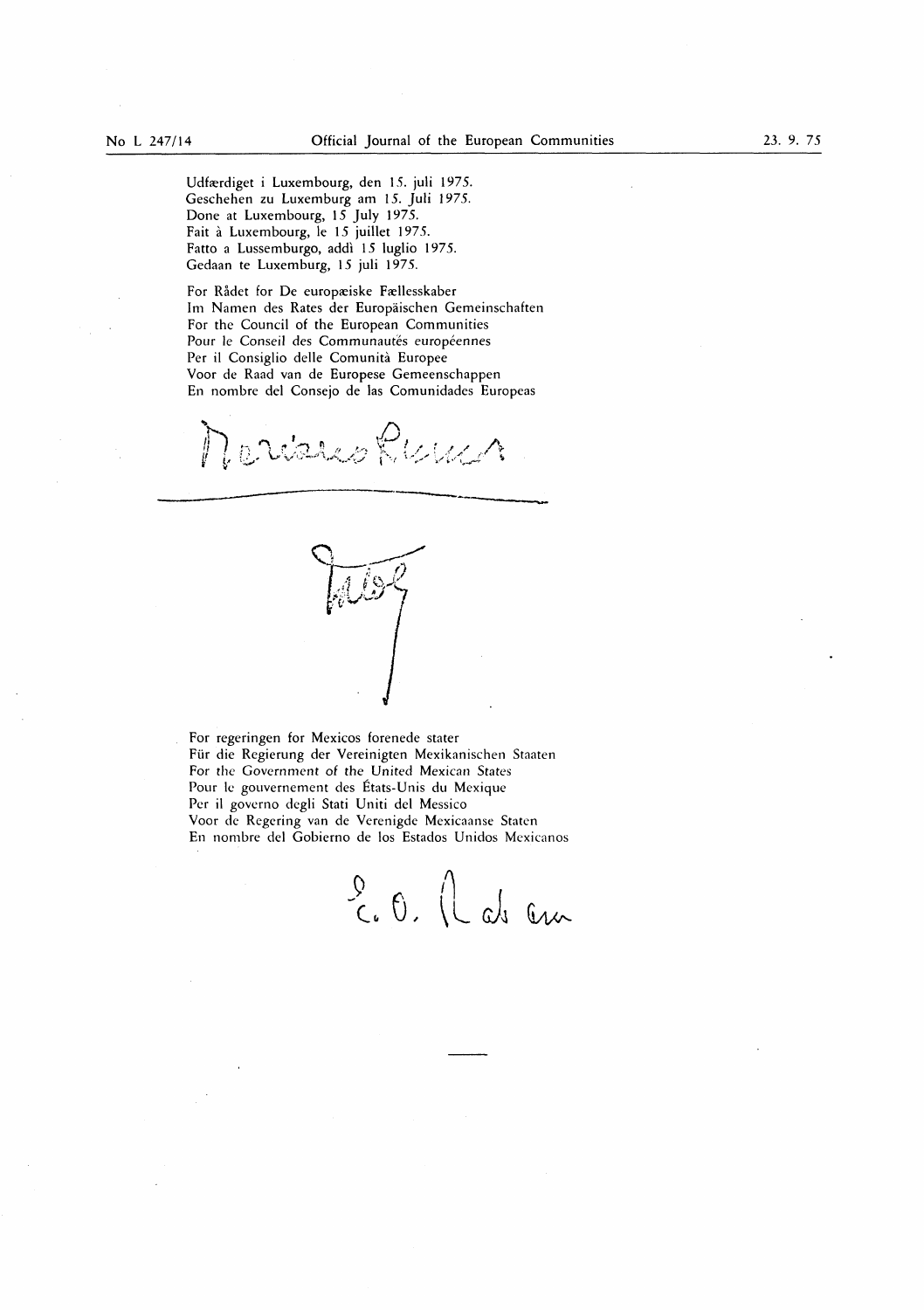#### *ANNEX I*

#### Joint Declaration on Article 6 of the Agreement

- 1. The representatives of the Contracting Parties in the Joint Committee will transmit any agreed recommendations to their respective authorities so that they may consider them and take appropriate action as speedily and effectively as possible. In the event of the representatives of the Contracting Parties within the Joint Committee being unable to evolve a recommendation on a matter considered by either Contracting Party to be urgent or important, they will submit the views of the two sides to their authorities.
- 2. When making proposals and recommendations the Joint Committee will have due regard to the United Mexican States' development plans and policies and to the progress of the Community's economic, industrial, social, scientific and environmental policies as well as to the level of economic development of the Contracting Parties.
- 3. The Joint Committee will examine possibilities of and make recommendations for the efficient utilization of all available instruments, in addition to the most-favoured-nation clause and the Generalized Scheme of Preferences, in order to promote trade in items of interest to the United Mexican States.
- 4. The Joint Committee will study opportunities for expanding economic cooperation as an additional factor furthering development of mutual trade.

#### *ANNEX II*

#### Declaration by the European Economic Community on Generalized Preferences

On I July 1971 the Community autonomously introduced a Generalized Scheme of Preferences on the basis of Resolution 21 (II) of the Second United Nations Conference on Trade and Development of 1968. The Community is prepared, in the course of its endeavours to improve this system, to take into account the interest of the United Mexican States in the inclusion of new products and in the improvement of terms relating to some of those already included with a view to broadening and strengthening its trade relations with the Community.

#### Exchange of letters concerning transport

Sir,

I have the honour to confirm the following :

In view of the interest shown during the negotiation of the Agreement between the European Economic Community and the United Mexican States in the transport sector, particularly sea transport, the Contracting Parties have agreed to examine in the Joint Committee any problems which may arise in this sector in order to seek mutually satisfactory solutions.

Please accept, Sir, the assurance of my highest consideration.

*For the Council* of *the European Communities and the Member States* of the Community